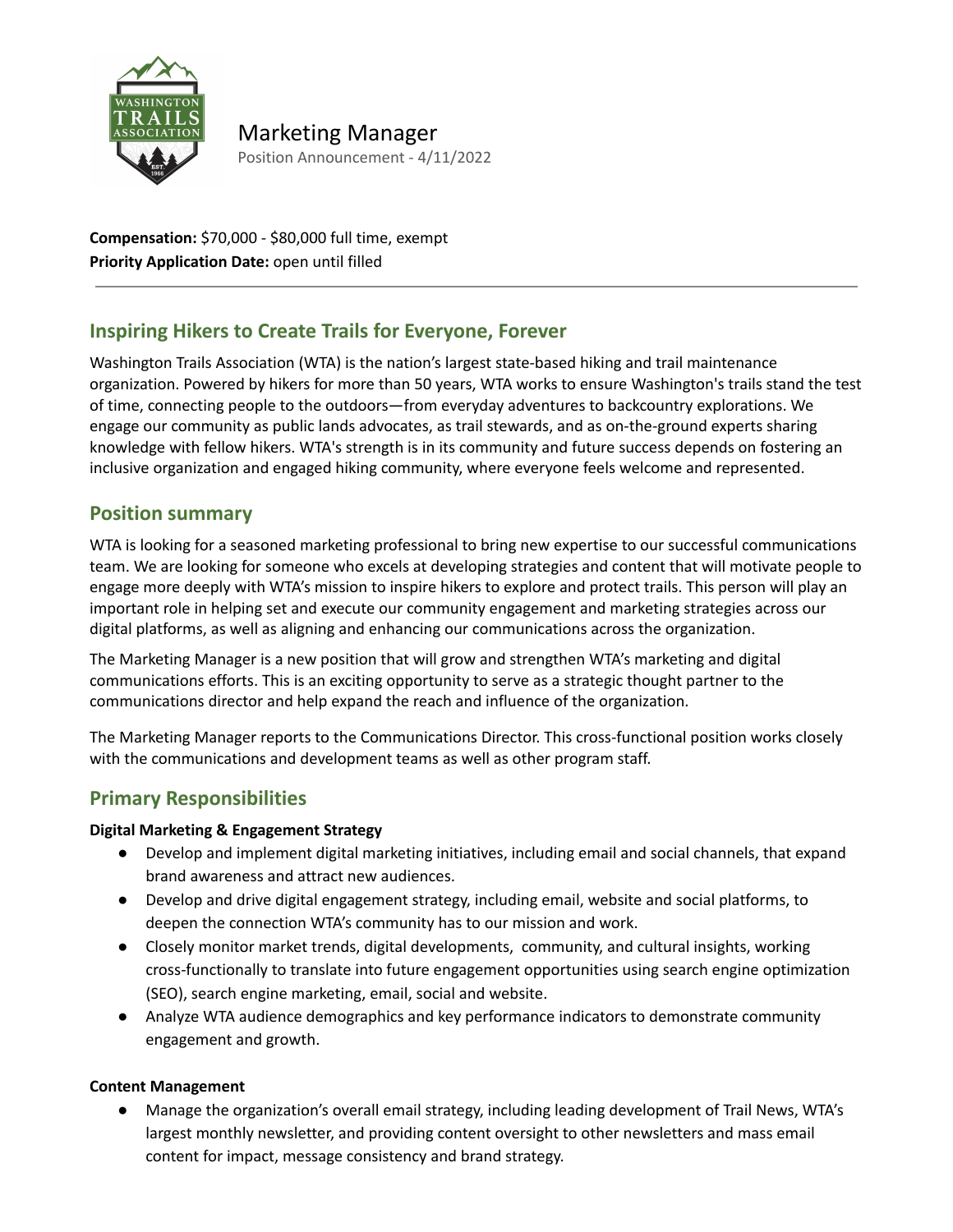

Marketing Manager Position Announcement - 4/11/2022

- Strengthen WTA's voice across digital platforms by providing digital communications training and best practices, as well as helping program staff to create compelling written content on WTA's work and programmatic campaigns.
- Create innovative content to engage new audiences and inspire enthusiasm for WTA and our work.
- Manage a talented team of communications coordinators that engage in the daily work of connecting with our online community and supporting the behind-the-scenes analytics and SEO.

# **Job Skills and Experience**

We are looking for a strong communicator and strategic thinker with a demonstrated commitment to diversity, equity and inclusion and deep knowledge of brand strategy, digital marketing and audience insights. The successful candidate will have a proven track record of developing marketing and engagement strategies and managing content delivery. We are looking for someone who is inspired by WTA's mission and driven to expand our community and reach, helping us achieve trails for everyone, forever.

#### **Required**

- At least three years of experience developing and managing brand marketing and social engagement strategies for a mission-based organization.
- Proven success in developing and executing marketing strategies and plans, from idea to implementation, that drive brand awareness and deepen understanding of an organization's mission and values.
- Experience creating persuasive content encouraging organizational engagement and financial support from both new and existing audiences.
- Experience defining performance indicators, analyzing performance and reporting. Solid analytical skills and robust experience with Google Ads, Analytics and Tag Manager.
- Proven ability to test, track and report on marketing outcomes to shape campaigns that drive organizational engagement and support.
- Experience overseeing and sending email messaging communications to multiple targeted audiences.
- Experience developing audience insights, as well as interpreting and applying audience findings. Ability to identify audience needs and draft strategies and plans that deliver on those needs.
- Experience managing people with a focus on strong results and professional development.
- Demonstrated ability to work with people of diverse races, ages, genders, abilities and economic backgrounds.

#### **Preferred**

- Experience bringing together equity and marketing goals to successfully engage with diverse communities to grow target audiences.
- Familiarity with Salesforce and Campaign Monitor.

# **Location and Schedule**

The Marketing Manager position is a full-time, exempt position based in WTA's Seattle office. WTA has a hybrid work model with at least 2 days of work per week in-person at our Seattle office. Some tasks may require